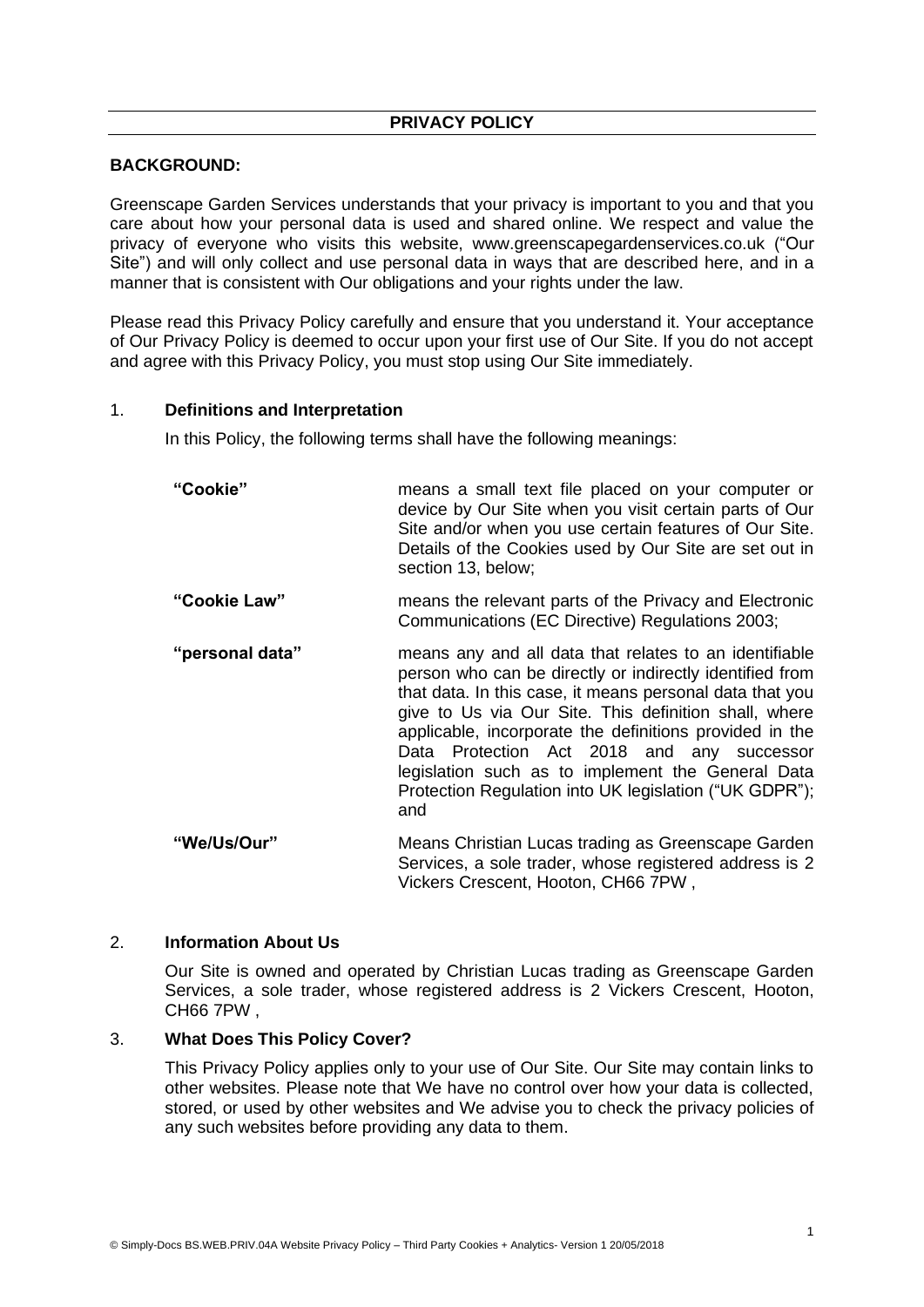# 4. **Your Rights**

As a data subject, you have the following rights under the UK GDPR, which this Policy and Our use of personal data have been designed to uphold:

- The right to be informed about Our collection and use of personal data;
- The right of access to the personal data We hold about you (see section 11);
- The right to rectification if any personal data We hold about you is inaccurate or incomplete (please contact Us using the details in section 13);
- The right to be forgotten  $-$  i.e. the right to ask Us to delete any personal data We hold about you (We only hold your personal data for a limited time, as explained in section 6 but if you would like Us to delete it sooner, please contact Us using the details in section 13);
- The right to restrict (i.e. prevent) the processing of your personal data;
- The right to data portability (obtaining a copy of your personal data to re-use with another service or organisation);
- The right to object to Us using your personal data for particular purposes; and
- Rights with respect to automated decision making and profiling.

If you have any cause for complaint about Our use of your personal data, please contact Us using the details provided in section 13 and We will do Our best to solve the problem for you. If We are unable to help, you also have the right to lodge a complaint with the UK's supervisory authority, the Information Commissioner's Office.

For further information about your rights, please contact the Information Commissioner's Office or your local Citizens Advice Bureau.

# 5. **What Data Do We Collect?**

Depending upon your use of Our Site, We may collect some or all of the following personal and non-personal data (please also see section 12 on Our use of Cookies and similar technologies):

- name;
- contact information such as email addresses and telephone numbers; and
- demographic information such as your address/post code

#### 6. **How Do We Use Your Data?**

All personal data is processed and stored securely, for no longer than is necessary in light of the reason(s) for which it was first collected. We will comply with Our obligations and safeguard your rights under the Data Protection Act 2018 and **UK**  GDPR at all times. For more details on security see section 7, below.

▪ Our use of your personal data will always have a lawful basis, either because it is necessary for Our performance of a contract with you, because you have consented to Our use of your personal data (e.g. by completing the Contact Us form or by emailing us your details), or because it is in Our legitimate interests. Specifically, We may use your data for the following purposes: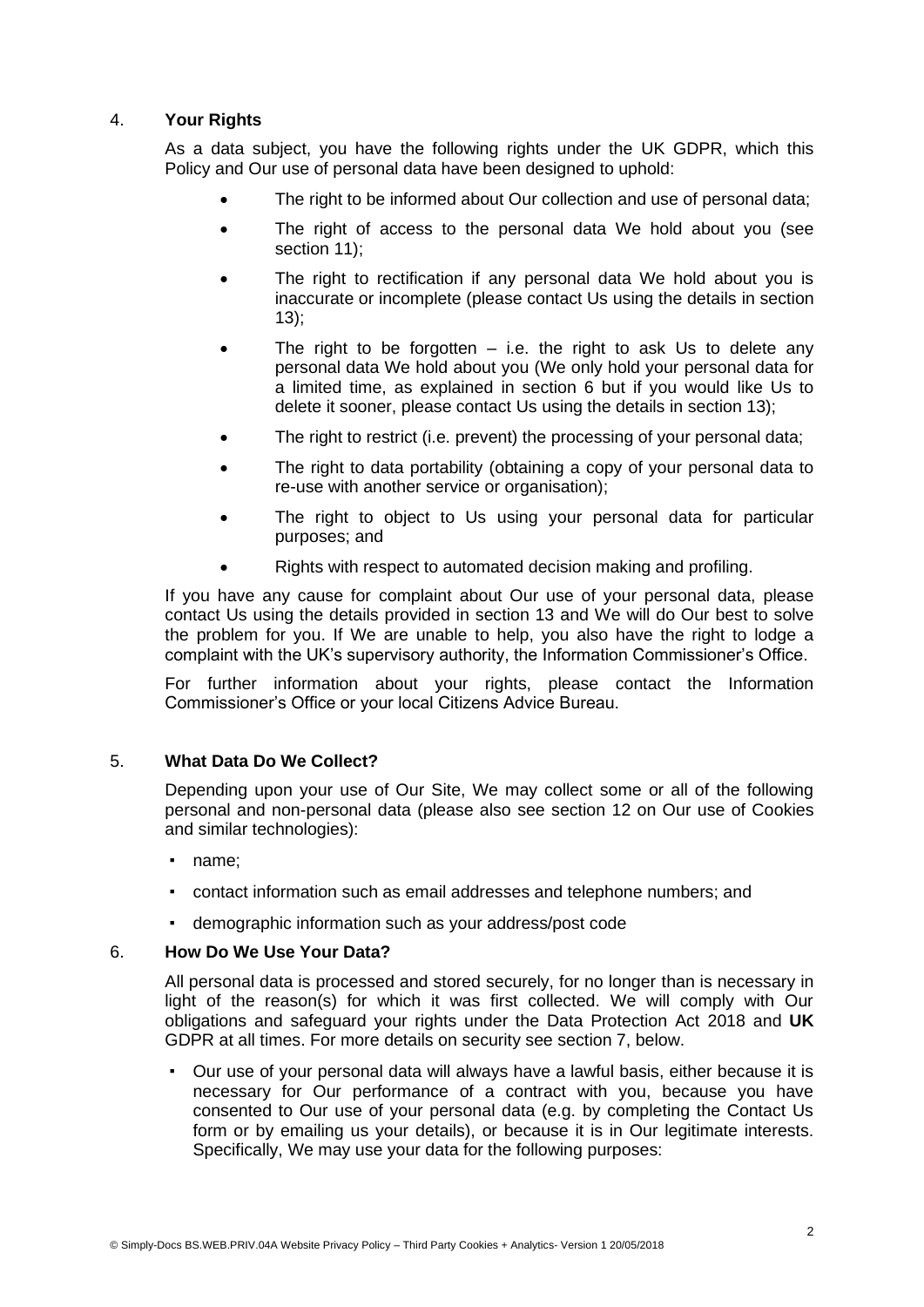- Supplying Our services to you (please note that We require your personal data in order to enter into a contract with you);
- Replying to emails from you;
- Analysing your use of Our Site to enable Us to continually improve Our Site and your user experience
- You have the right to withdraw your consent to Us using your personal data at any time, and to request that We delete it.
- We do not keep your personal data for any longer than is necessary in light of the reason(s) for which it was first collected. Data will therefore be retained for the following periods (or its retention will be determined on the following bases):
	- Where you become a customer of Greenscape Garden Services we will retain your information for a period of 6 years for accounting reasons;
	- where you decide not to become a customer of Greenscape Garden Services we will retain your information for a period of 3 months.

# 7. **How and Where Do We Store Your Data?**

We only keep your personal data for as long as We need to in order to use it as described above in section 6, and/or for as long as We have your permission to keep it.

Some or all of your data may be stored outside of the United Kingdom and/or European Economic Area ("the EEA") (The EEA consists of all EU member states, plus Norway, Iceland, and Liechtenstein). You are deemed to accept and agree to this by using Our Site and submitting information to Us. If We do store data outside the UK or EEA, We will take all reasonable steps to ensure that your data is treated as safely and securely as it would be within the UK and under the UK GDPR including ensuring any sub processors (such as our internet hosting company) maintain adequate technical, organisational and security measures to protect your data. Data security is very important to Us, and to protect your data We have taken suitable measures to safeguard and secure data collected through Our Site.

Steps We take to secure and protect your data include:

- choosing appropriate and recognised processors of data such as Wix and Google.
- Using appropriate firewall and virus software.
- Backing up data on a secure hard drive.
- Storing securely data in a locked filing cabinet.
- Shredding data no longer needed.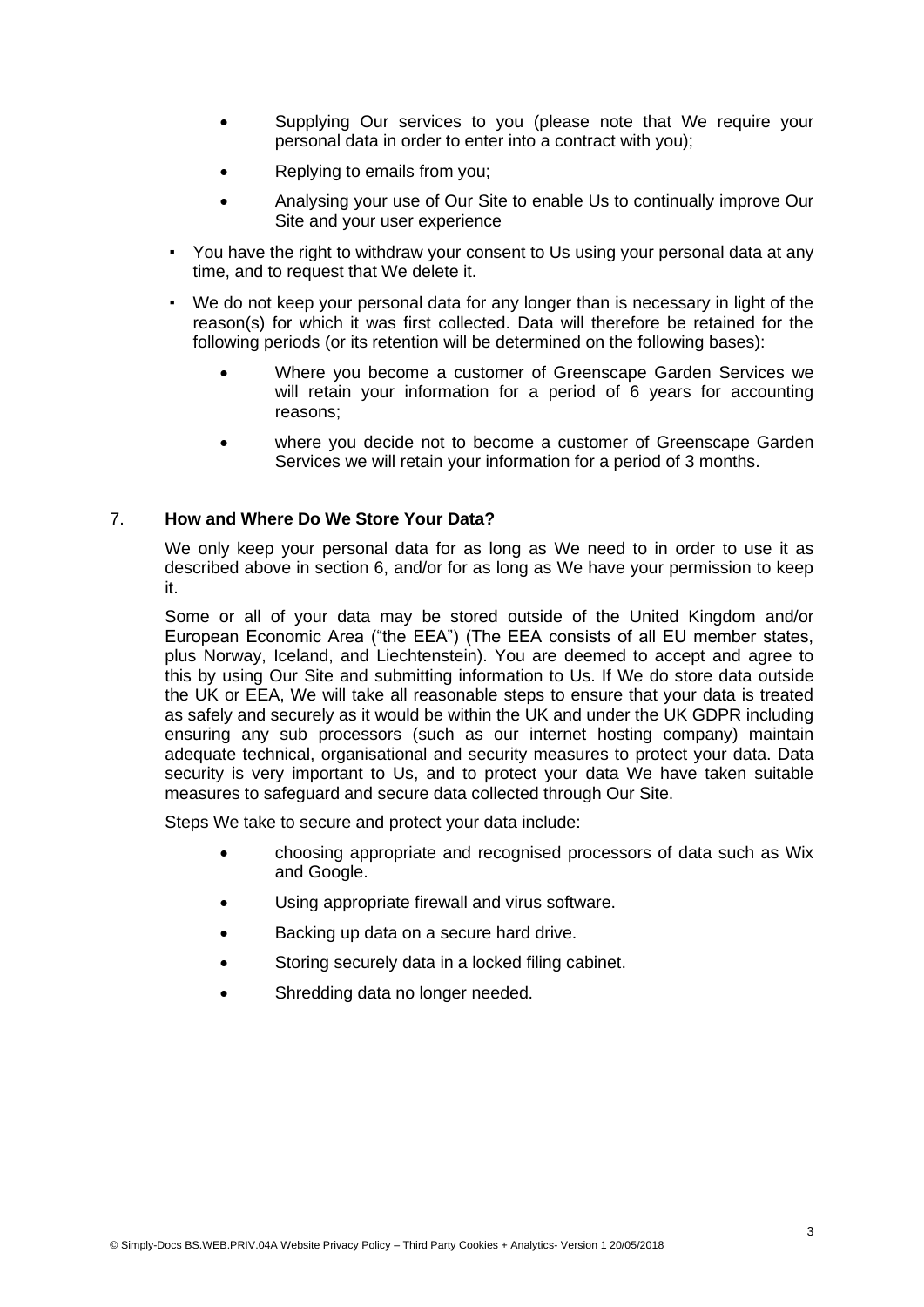# 8. **Do We Share Your Data?**

Subject to the below, We will not share any of your data with any third parties for any purposes.

In certain circumstances, We may be legally required to share certain data held by Us, which may include your personal data, for example, where We are involved in legal proceedings, where We are complying with legal obligations, a court order, or a governmental authority.

### 9. **How Can You Control Your Data?**

You may also wish to sign up to one or more of the preference services operating in the UK: The Telephone Preference Service ("the TPS"), the Corporate Telephone Preference Service ("the CTPS"), and the Mailing Preference Service ("the MPS"). These may help to prevent you receiving unsolicited marketing. Please note, however, that these services will not prevent you from receiving marketing communications that you have consented to receiving.

### 10. **Your Right to Withhold Information**

You can access all areas of Our Site without providing any data at all. However, to use the Contact Us form on Our Site you may be required to submit or allow for the collection of certain data. You may restrict Our use of Cookies. For more information, see section 12.

#### 11. **How Can You Access Your Data?**

You have the right to ask for a copy of any of your personal data held by Us (where such data is held). Under the UK GDPR, no fee is payable and We will provide any and all information in response to your request free of charge. Please contact Us for more details at greenscapegardenserviceswirral@gmail.com, or using the contact details below in section 13.

#### 12. **Our Use of Cookies**

Our Site may place and access certain first party Cookies on your computer or device. First party Cookies are those placed directly by Us and are used only by Us. We use Cookies to facilitate and improve your experience of Our Site and to provide and improve Our services. We have carefully chosen these Cookies and have taken steps to ensure that your privacy and personal data is protected and respected at all times.

By using Our Site you may also receive certain third party Cookies on your computer or device. Third party Cookies are those placed by websites, services, and/or parties other than Us. Third party Cookies are used on Our Site for analytical purposes and to improve user experience. For more details, please refer to section 6, above, and to the section below. These Cookies are not integral to the functioning of Our Site and your use and experience of Our Site will not be impaired by refusing consent to them.

- All Cookies used by and on Our Site are used in accordance with current Cookie Law.
- Before Cookies are placed on your computer or device, you will be shown a pop up requesting your consent to set those Cookies. By giving your consent to the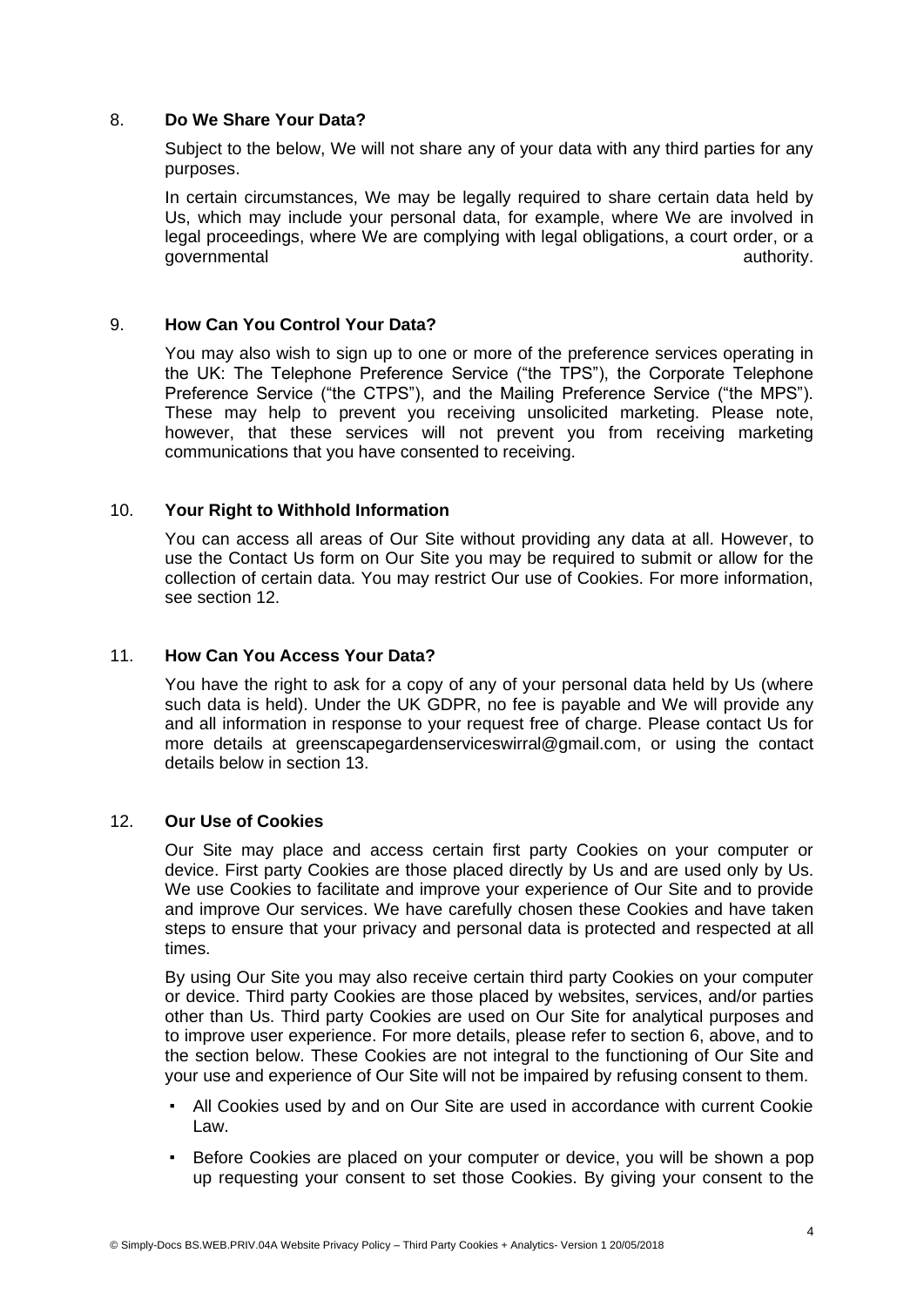placing of Cookies you are enabling Us to provide the best possible experience and service to you. You may, if you wish, deny consent to the placing of Cookies; however certain features of Our Site may not function fully or as intended.

- Certain features of Our Site depend on Cookies to function. Cookie Law deems these Cookies to be "strictly necessary". These Cookies are shown below. Your consent will not be sought to place these Cookies, but it is still important that you are aware of them. You may still block these Cookies by changing your internet browser's settings as detailed below, but please be aware that Our Site may not work properly if you do so. We have taken great care to ensure that your privacy is not at risk by allowing them.
- The following first party Cookies may be placed on your computer or device by Wix (our website hosting company):

| <b>Cookie name</b>                           | Life span                         | <b>Purpose</b>                                                                                                                  |
|----------------------------------------------|-----------------------------------|---------------------------------------------------------------------------------------------------------------------------------|
| svSession                                    | Permanent                         | Creates activities and BI                                                                                                       |
| hs                                           | <b>Session</b>                    | <b>Security</b>                                                                                                                 |
| incap_ses_\${Proxy-ID}_\${Site-ID}           | <b>Session</b>                    | <b>Security</b>                                                                                                                 |
| incap_visid_\${Proxy-ID}_\${Site-ID} Session |                                   | <b>Security</b>                                                                                                                 |
| $nIbi_{I}I D$                                | <b>Persistent cookie Security</b> |                                                                                                                                 |
| <b>XSRF-TOKEN</b>                            | <b>Persistent cookie Security</b> |                                                                                                                                 |
| smSession                                    | Two weeks                         | Identify logged in site members<br>Further information can be found at https://support.wix.com/en/article/cookies-and-your-wix- |

[site](https://support.wix.com/en/article/cookies-and-your-wix-site)

- Our Site uses analytics services provided by Google Analytics. Website analytics refers to a set of tools used to collect and analyse anonymous usage information, enabling Us to better understand how Our Site is used. This, in turn, enables Us to improve Our Site and the services offered through it. You do not have to allow Us to use these Cookies, however whilst Our use of them does not pose any risk to your privacy or your safe use of Our Site, it does enable Us to continually improve Our Site, making it a better and more useful experience for you.
- The analytics service(s) used by Our Site use(s) Cookies to gather the required information.
- The analytics service(s) used by Our Site use(s) the following Cookies:

| <b>Cookie</b>    | <b>Expiration</b><br>Time | <b>Description</b>                                                       |
|------------------|---------------------------|--------------------------------------------------------------------------|
| $_{\rm g}$ a     | 2 years                   | Used to distinguish users.                                               |
| $\_gid$          | 24 hours                  | Used to distinguish users.                                               |
|                  |                           | Used to throttle request rate. If Google Analytics is                    |
| gat              | 1 minute                  | deployed via Google Tag Manager, this cookie will be                     |
|                  |                           | named _dc_gtm_ <property-id>.</property-id>                              |
| <b>AMP_TOKEN</b> |                           | Contains a token that can be used to retrieve a Client ID                |
|                  |                           | 30 seconds to from AMP Client ID service. Other possible values indicate |
|                  | 1 year                    | opt-out, inflight request or an error retrieving a Client ID             |
|                  |                           | from AMP Client ID service.                                              |